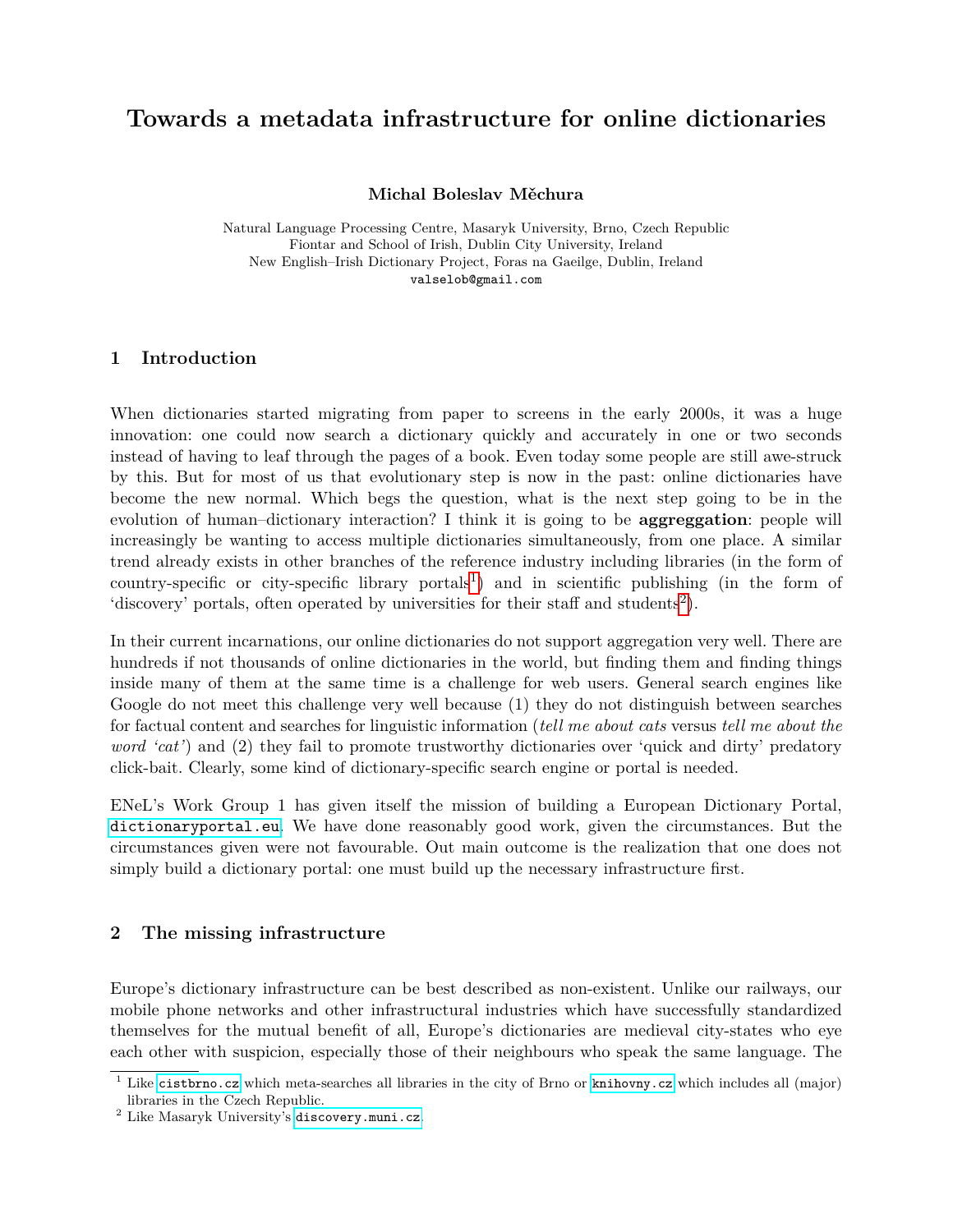infrastructure which we need in order to evolve out of that state can be divided into two areas: **dictionary discovery** and **dictionary access**.

In **dictionary discovery**, what is missing is a usable scheme for describing, categorizing and ranking dictionaries. We tried to create one in Work Group 1, at least implicitly, while working on our dictionary inventory [\[7\]](#page-4-0), [\[8\]](#page-4-1) and later while implementing a radically simplified version of it in the portal. The scheme we have ended up with is not entirely satisfactory. What we need is a thoroughly thought-through metadata standard for describing dictionaries.

In **dictionary access**, we live in a world where each online dictionary is its own island with no documented, machine-executable protocol for performing searches or locating individual entries. Building an aggregator, such as portal website, is difficult in these circumstances: one needs to reverse-engineer each individual website before one can know how to link to it and whether one can link to it at all. Some websites make this so difficult it is practically impossible.

In the rest of this paper I will go through these two areas in more detail, outlining the work that needs to be done to build the infrastructure we do not currently have. Then I will come back again to the idea of dictionary portals and other applications that could one day be built on top of such infrastructure.

# **3 Towards a metadata standard for dictionaries**

By metadata I mean 'data about data'. In other words, not the contents of a dictionary but information about it as a whole: what language or languages it has, what kind of audience it is intended for, which headwords it has, whether or not it has pronunciation and so on.

Thinking about metadata takes us away from lexicography and closer to library science. Throughout its evolution – especially in its latest, digital stage – library science has created a number of machinereadable standards for recording metadata about intellectual works such as books and articles, including online publications. These standards range from expressive and complicated ones like MARC [\[9\]](#page-4-2) to simple ones like Dublin Core [\[1\]](#page-4-3), including half-way compromises like MODS [\[10\]](#page-4-4). Disappointingly, neither of these is perfectly suited to capturing metadata about dictionaries. For example, distinguishing between a dictionary's object language and metalanguage is not something existing library standards manage easily. We need a dedicated metadata standard for dictionaries which would allow us to capture relevant information about dictionaries such as:

- **–** Which languages the dictionary contains and what roles they have there: which is the object language (the language the dictionary describes) and which, if different, is the metalanguage (the language in which the descriptions are made); which is the source language (the language of the headwords) and which is the target language (the language of the translations). The scheme needs to handle unusual cases gracefully, such as when a dictionary has several metalanguages.
- **–** Which subset of the object language the dictionary covers: general vocabulary (LGP[3](#page-1-0) ), specialized terminology  $(LSP<sup>4</sup>)$  $(LSP<sup>4</sup>)$  $(LSP<sup>4</sup>)$  and if so, in which discipline or disciplines, phraseology, idioms, a particular dialect and so on.

<span id="page-1-0"></span><sup>3</sup> Language for General Purposes

<span id="page-1-1"></span><sup>4</sup> Language for Specific Purposes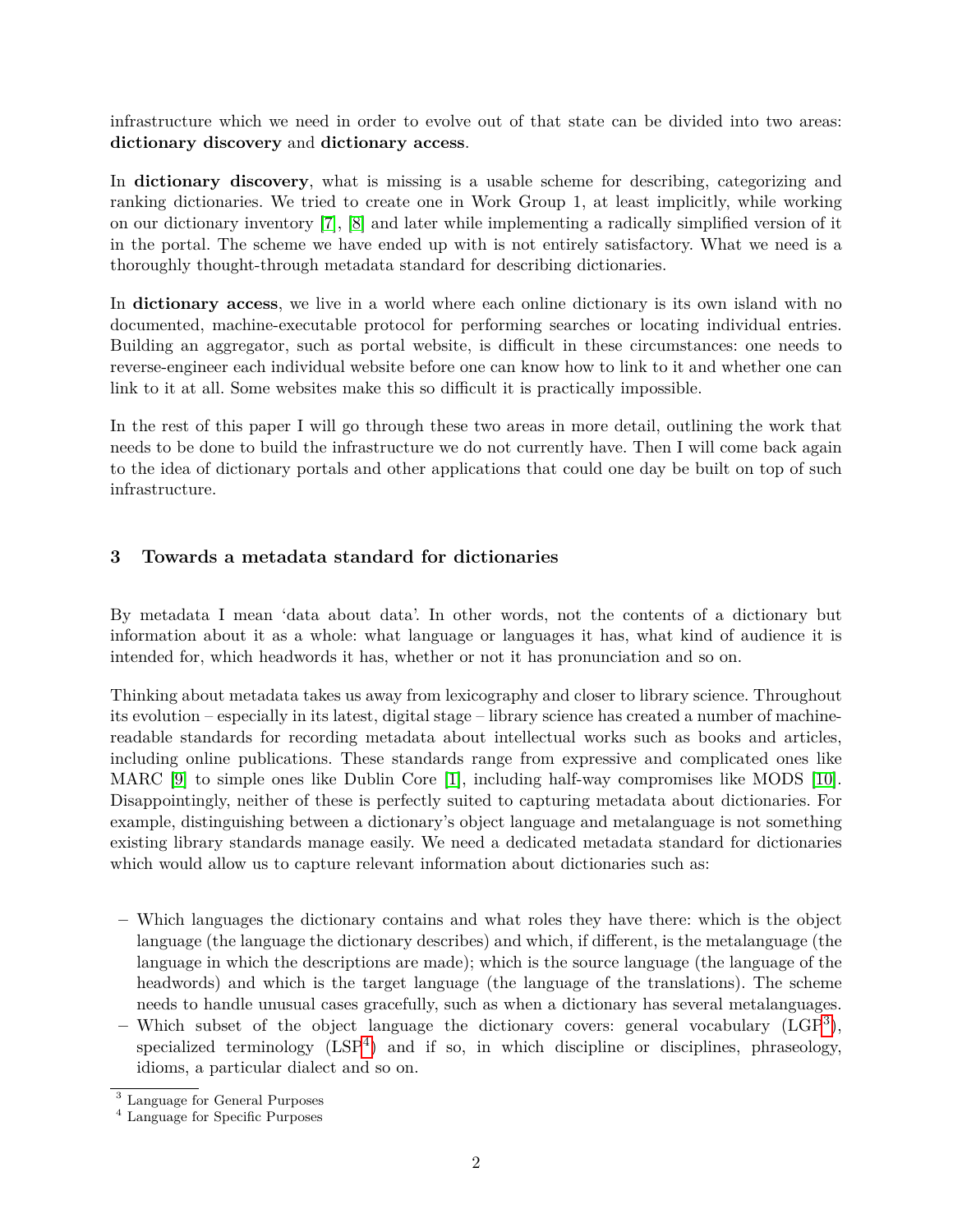- **–** Whether the dictionary is intended for encoding or for decoding or for some other lexicographic function, but bearing in mind that the boundaries can be fuzzy and that dictionary publishers can be deliberately vague about this.
- **–** What kind of user the dictionary is intended for: native speakers, second-language learners, children, adults and so on; again bearing in mind that these categories are fuzzy and cannot always be determined.
- **–** What kind of information the dictionary provides: is it mainly an orthographic dictionary, a morphological dictionary, an etymological dictionary? Again, bearing in mind that while some dictionaries fit one of these descriptions perfectly, many others do not fit a single category or the publisher may be deliberately vague about it.

This is only an early and rough catalogue of requirements for a dictionary metadata standard. A closer scrutiny would certainly reveal more detail.

### **4 Towards a standardized protocol for dictionary access**

By dictionary access I mean things like sending search requests to a dictionary, obtaining search results in a machine-readable format and sending users to individual entries. Ideally, all dictionary websites should do these things in roughly the same way, but we have a long way to get to that level of standardization. To get there, we can once again take inspiration from standards that already exist outside lexicography.

One such standard is OpenSearch [\[4\]](#page-4-5). Most web users know it in the form of a search box somewhere in the corner of their web browser. You can type one or more keywords into this box and it will redirect you to a page on Google or some other searchable website with results for those keywords. As you browse the web you can add more websites to the search box. This is possible because many websites provide an OpenSearch-compliant plugin which, among other things, tells your browser how to construct a search URL for that website. The OpenSearch standard was created in the early 2000s by A9 (a subsidiary of Amazon.com) and remained little used for a long time, but in the last decade or so OpenSearch plugins have become quite a common sight on the web, mainly thanks to the fact that browsers now usually have an OpenSearch search box. The nice thing about OpenSearch is that an OpenSearch plugin can be written by anybody, even by people not associated with the website the plugin is for. A popular repository of OpenSearch plugins written by third parties is the Mycroft Project [\[3\]](#page-4-6) (formerly run by the Mozilla Foundation, now hosted at Oregon State University). Many dictionary websites already offer OpenSearch plugins but many still do not. Moreover, OpenSearch is not a completely perfect match for dictionary websites because it does not easily allow for things like language selection: if a dictionary can be searched in more than one language direction, it needs to provide two separate OpenSearch plugins. But, a version of OpenSearch adapted especially for dictionaries would be an attractive proposition for lexicography.

Another useful web standard is Sitemaps [\[5\]](#page-4-7), originally created by Google and now an open-source specification 'sponsored' jointly by Google, Yahoo and Microsoft. A sitemap is a machine-readable file which a website publisher can put on their website. It tells search engines which pages exist on the website, what their URLs are, what languages they are in, how often they are likely to be updated and so on. This helps search engines index a website more reliably, without having to guess where everything is or reverse-engineer anything. Again, the Sitemaps standard is so generic that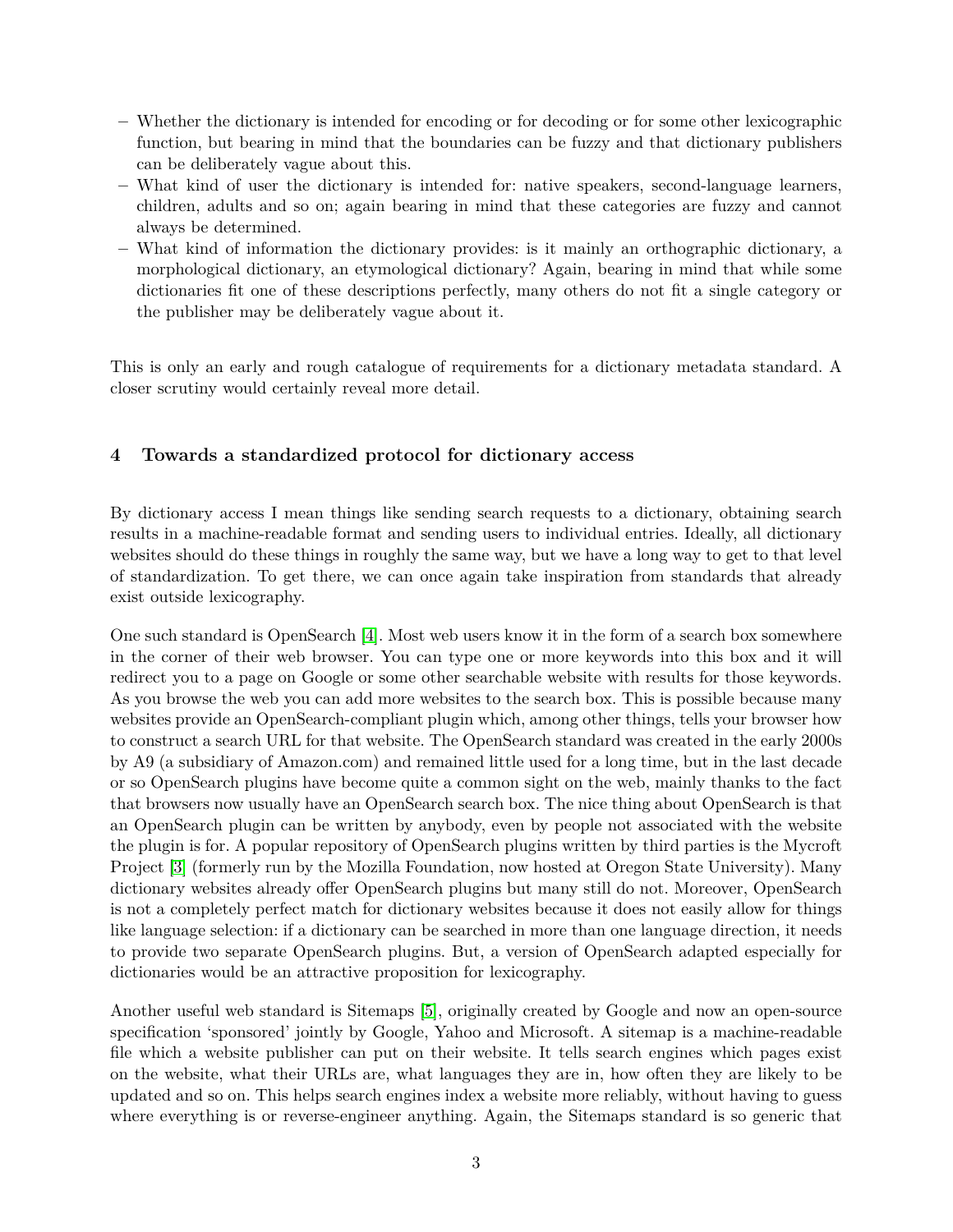it fails to capture many things that are important on dictionary websites, but a dictionary-specific version of it is possible and desirable.

Taking all these sources of inspiration together, we need a standardized scheme in which dictionary websites could communicate the following facts about themselves to the world:

- **–** How the dictionary can be accessed online: whether a subscription is required and if so, how to find out whether the user already has one, whether the user will be asked to agree to terms and conditions, and so on.
- **–** How to compose a search URL. If the dictionary supports several languages, then how to compose a search URL for each allowed combination of them. If the dictionary is multilingual but can be searched without giving a language, then again, how to compose a URL for such a search.
- **–** How to find out whether the dictionary has any results for a given search query. An aggregator application (such as a portal website) could use this to know which dictionaries can be offered to a user and which not, depending on whether they do or do not have the content the user requires.

Again, this is an early rough draft of requirements, not a deep analysis. The point is, however, that the standard proposed here would not require dictionary publishers to give up their data. Early thinking on the European Dictionary Portal included suggestions that dictionary publishers should be forced to make the contents of their dictionaries freely available in machine-readable formats (LMF [\[2\]](#page-4-8), TEI [\[6\]](#page-4-9) etc.) so that a portal like ours could then 'mash' them up and present them to the user on a single screen. I do not think this vision is achievable. Dictionary publishers tend to have an aversion to such proposals. Dictionary publishers mainly want to bring people to their own websites – even non-commercial ones because public awareness and traffic numbers are what supports them in their struggle for relevance and funding. The infrastructure we hope to build must respect this, otherwise it will not be widely adopted. The scheme must work on the basis of metadata rather than data, and must normally culminate in the redirection of a human user to a page inside the dictionary's own website.

# **5 Conclusion**

The metadata infrastructure envisaged here is not just meant to support the European Dictionary Portal. In a way, our own portal website is unimportant. What is important is that anyone and everyone would be able to build aggregator applications that use machine-readable metadata about dictionaries, including:

- **–** Portal websites, either strongly curated like our own European Dictionary Portal or permissive 'catch-all' ones, topic-specific portals, language-specific portals, country-specific portals and so on.
- **–** Plugins for web browsers or e-book readers, or completely stand-alone applications which users could have on their computers and which would allow them to build up their personal library of dictionaries and search them all from one place.
- **–** Links between dictionaries: imagine an online dictionary which, when it is unable to return any search results, gives you recommendations for other dictionaries that do have matches for your query.